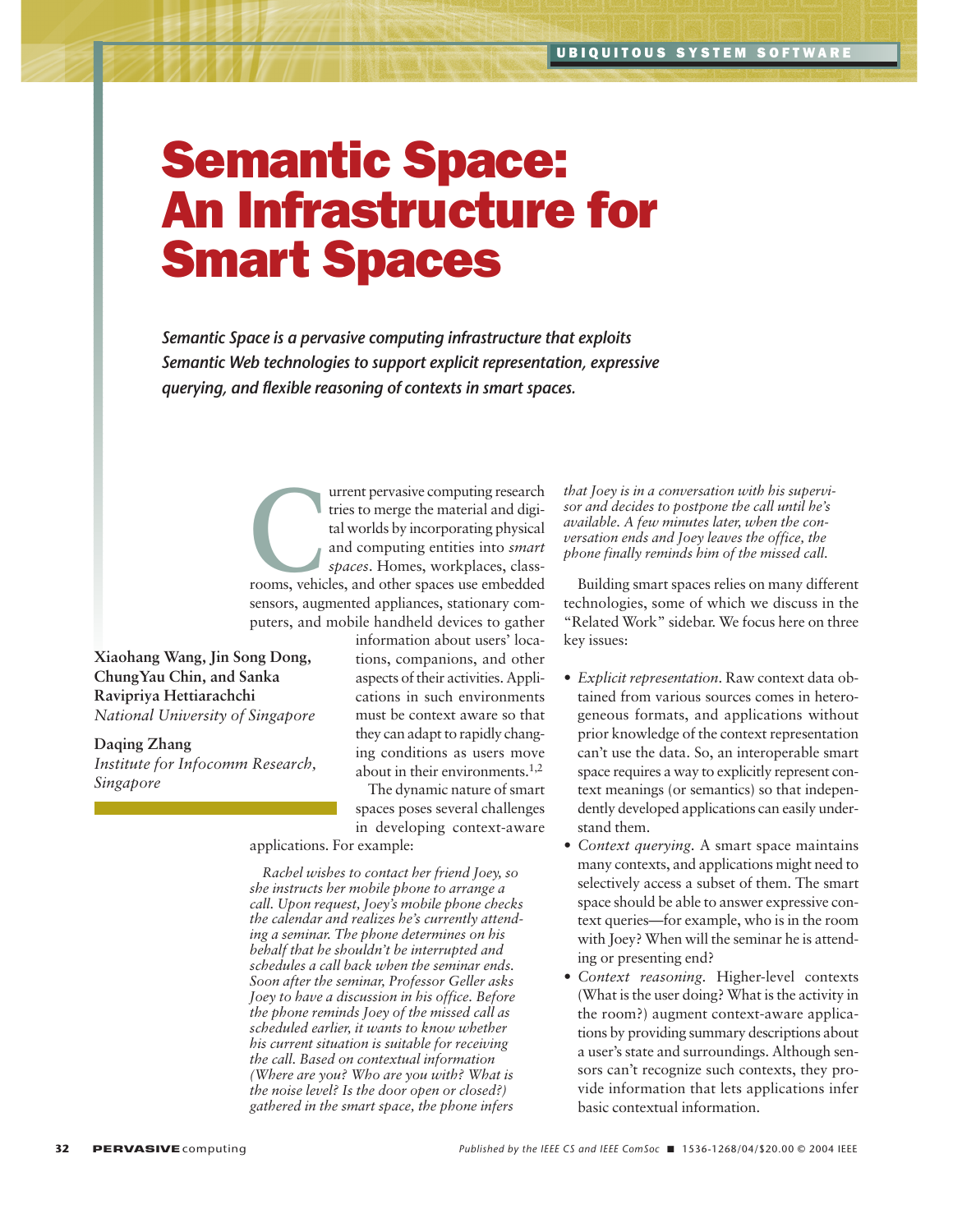# Related Work

**M** any context-aware computing projects in the past decade have studied feature-oriented approaches to context-aware systems. AT&T Laboratories at Cambridge built a dense network of location sensors to maintain a location model shared between users and computing entities.<sup>1</sup> Microsoft's EasyLiving focuses on a smart space that is aware of users' presence and adjusts environment settings to suit their needs.2 Hewlett Packard's CoolTown provides physical entities (people, places, and things) with "Web presence" and lets users navigate from the physical world to the Web by picking up links to Web resources using various sensing technologies.<sup>3</sup> Other relevant projects include Stanford University's iRoom,<sup>4</sup> the Massachusetts Institute of Technology's Oxygen,<sup>5</sup> and Carnegie Mellon University's Aura,<sup>6</sup> to name a few. These projects have greatly contributed to smart space research by exploiting different pervasive computing features.

A few projects specifically address the scalability and flexibility of context-aware applications by providing generic architectural supports. The seminal work of Context Toolkit<sup>7</sup> provides an objectoriented architecture for rapid prototyping of context-aware applications. Context Toolkit gives developers a set of programming abstractions that separate context acquisition from actual context usage and reuse sensing and processing functionality. Jason Hong and his colleagues<sup>8</sup> proposed an open-infrastructure approach that encapsulates underlying technologies into well-established services that can be used as a foundation for building applications. The European Smart-Its project proposed a generic layered architecture for sensor-based context computation, providing a programming abstraction that separates layers for raw sensor data, features extracted from sensors (cues), and abstract contexts derived from cues.9,10

Our work resembles these projects in providing a reusable architecture to ease application development. However, previous work doesn't provide adequate support for organizing contexts in a formal structured format. An independently developed application can't easily interpret contexts that have no explicitly represented structure. Moreover, previous work provides no generic mechanism for context querying and reasoning. Some models use only simple matching mechanisms to support selective context access, and developers must often perform low-level programming to develop components that derive higher-level contexts.

Our work differs from and perhaps outperforms previous work in several respects. Using the Semantic Web standards RDF and OWL to define context ontologies provides a foundation for building interoperable smart spaces where computing entities can easily exchange and interpret contexts based on explicit context representations. Using the Semantic Web technologies for knowledge base, query, and inference, we developed the context infrastructure with a generic mechanism for querying contexts using a declarative language and inferring higher-level contexts based on rules. This facilitates developers' work because they can realize expressive context querying and flexible context reasoning without programming.

#### **REFERENCES**

- 1. A. Harter et al., "The Anatomy of a Context-Aware Application," *Proc. 5th Ann. ACM/IEEE Int'l Conf. Mobile Computing and Networking* (Mobi-Com 99), ACM Press, 1999, pp. 59–68.
- 2. B. Brumitt et al., "EasyLiving: Technologies for Intelligent Environments," *Proc. 2nd Int'l Symp. Handheld and Ubiquitous Computing* (HUC 2000), LNCS 1927, Springer-Verlag, 2000, pp. 12–29.
- 3. T. Kindberg et al., "People, Places, Things: Web Presence for the Real World," *Proc. 3rd IEEE Workshop Mobile Computing Systems and Applications* (WMCSA 2000), IEEE CS Press, 2000, p. 19.
- 4. B. Johanson, A. Fox, and T. Winograd, "The Interactive Workspaces Project: Experience with Ubiquitous Computing Rooms," *IEEE Pervasive Computing*, vol. 1, no. 2, 2002, pp. 67–74.
- 5. M. Dertouzos, "The Future of Computing," *Scientific Am.*, Aug. 1999.
- 6. D. Garlan et al., "Project Aura: Towards Distraction-Free Pervasive Computing," *IEEE Pervasive Computing*, vol. 1, no. 2, 2002, pp. 22–31.
- 7. A.K. Dey, *Providing Architectural Support for Building Context-Aware Applications*, doctoral dissertation, Georgia Inst. Technology, 2000.
- 8. J.I. Hong and J.A. Landay, "An Infrastructure Approach to Context-Aware Computing," *Human-Computer Interaction*, vol. 16, nos. 2–4, 2001, p. 97.
- 9. H. Gellersen et al., "Multi-Sensor Context-Awareness in Mobile Devices and Smart Artifacts," *Mobile Networks and Applications (MONET)*, vol. 7, no.5, 2002, pp. 341–351.
- 10. H. Gellersen et al., "Physical Prototyping with Smart-Its," *IEEE Pervasive Computing*, vol. 3, no. 3, 2004, pp. 74–82.

To address these issues, we developed a context infrastructure called Semantic Space. We were inspired by the Semantic Web, which helps computers and people work better together by giving content well-defined meanings.<sup>3</sup> Using standards to represent machine-interpretable information (including RDF (resource description framework)<sup>4</sup> and OWL (Web Ontology Language)<sup>5</sup>), the Semantic Web offers a united approach to knowledge management and information processing. We explored OWL, RDF and their supporting tools by building a pervasive computing infrastructure with an ontology-based context model and a context infrastructure.

# The context model

Context presentation is an important part of pervasive computing environ-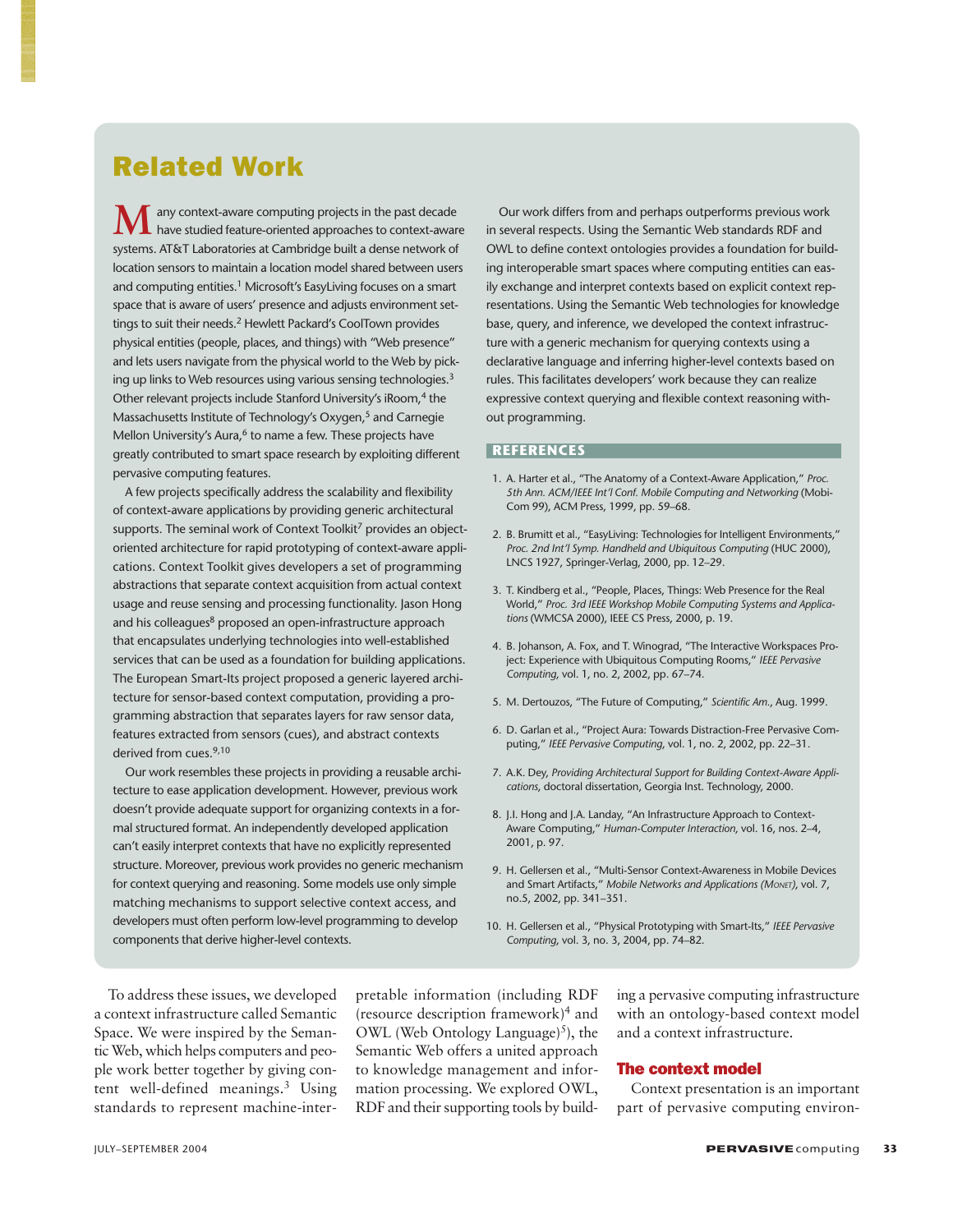

ments. Because context-aware applications must adapt to changing situations, they need a detailed model of users' activities and surroundings that lets them share users' perceptions of the real world.<sup>6</sup>

# An ontology approach to context modeling

Within the domain of knowledge representation, the term *ontology* refers to the formal, explicit description of concepts, which are often conceived as a set of entities, relations, instances, functions, and axioms.7 Among Semantic Web standards, OWL defines and instantiates Web information ontologies that let Web agents exchange and interpret information based on a common vocabulary. Using ontologies to model contexts in pervasive computing environments offers several advantages:

- By allowing pervasive computing entities to share a common understanding of context structure, OWL ontologies enable applications to interpret contexts based on their semantics.
- Ontologies' hierarchical structure lets developers reuse domain ontologies

(for example, of people, devices, and activities) in describing contexts and build a practical context model without starting from scratch.

• Because contexts described in ontologies have explicit semantic representations, Semantic Web tools such as federated query, reasoning, and knowledge bases can support context interpretation. Incorporating these tools into smart spaces facilitates context management and interpretation.

#### Designing the context model

Smart spaces cover a range of environment types such as homes, offices, workplaces, classrooms, and vehicles. Rather than try to completely model all contexts in different kinds of smart spaces, we define an *upper-level context ontology* (ULCO) to provide a set of basic concepts common across different environments.8 Among various contexts, we identify three classes of real-world objects (user, location, and computing entity) and one class of conceptual objects (activity) that characterize smart spaces. Linked together, these objects form the skeleton of a contextual environment. They also provide primary

# **Figure 1. An upper-level context ontology**

indices into other associated contexts. For example, given a location, we can acquire related contexts such as noise, weather, and the number of people inside if we model these objects as top-level classes in ULCO.

Knowledge reuse is one important advantage of ontologies.<sup>9</sup> We integrated consensus domain ontologies such as friend-of-a-friend (FOAF, http://xmlns. com/foaf/0.1), RCAL Calendar (www. daml.ri.cmu.edu/Cal), and FIPA Device Ontology (www.fipa.org/specs/fipa00091/ XC00091D.html) into ULCO to model user, activity, and device contexts, respectively. These well-defined ontologies provide generic vocabularies that suit context ontologies' requirements—we need only add additional properties useful to smart spaces. For example, FOAF defines simple relationships between people (that is, friendOf), but we extend it to support richer properties such as supervisor0f, studentOf, and colleagueOf.

To let developers customize the context model for a particular smart space, we designed it to complement the classes defined in ULCO. A new application that needs additional classes can obtain them by inheritance from the ULCO classes, forming an *extended context ontology*, as Figure 1 shows. This lets developers easily build detailed context models for new smart spaces. Moreover, by providing shared terms and definitions, an ULCO supports better interoperability between extended context ontologies.

# Marking up real-world contexts

Our model represents contexts as ontology instances and associated properties (*context markups*) that applications can easily interpret. Real-world contexts often originate from diverse sources, leading to dissimilar approaches to generating context markups. For example, in the smart phone scenario, some contexts (such as a person's name, relation-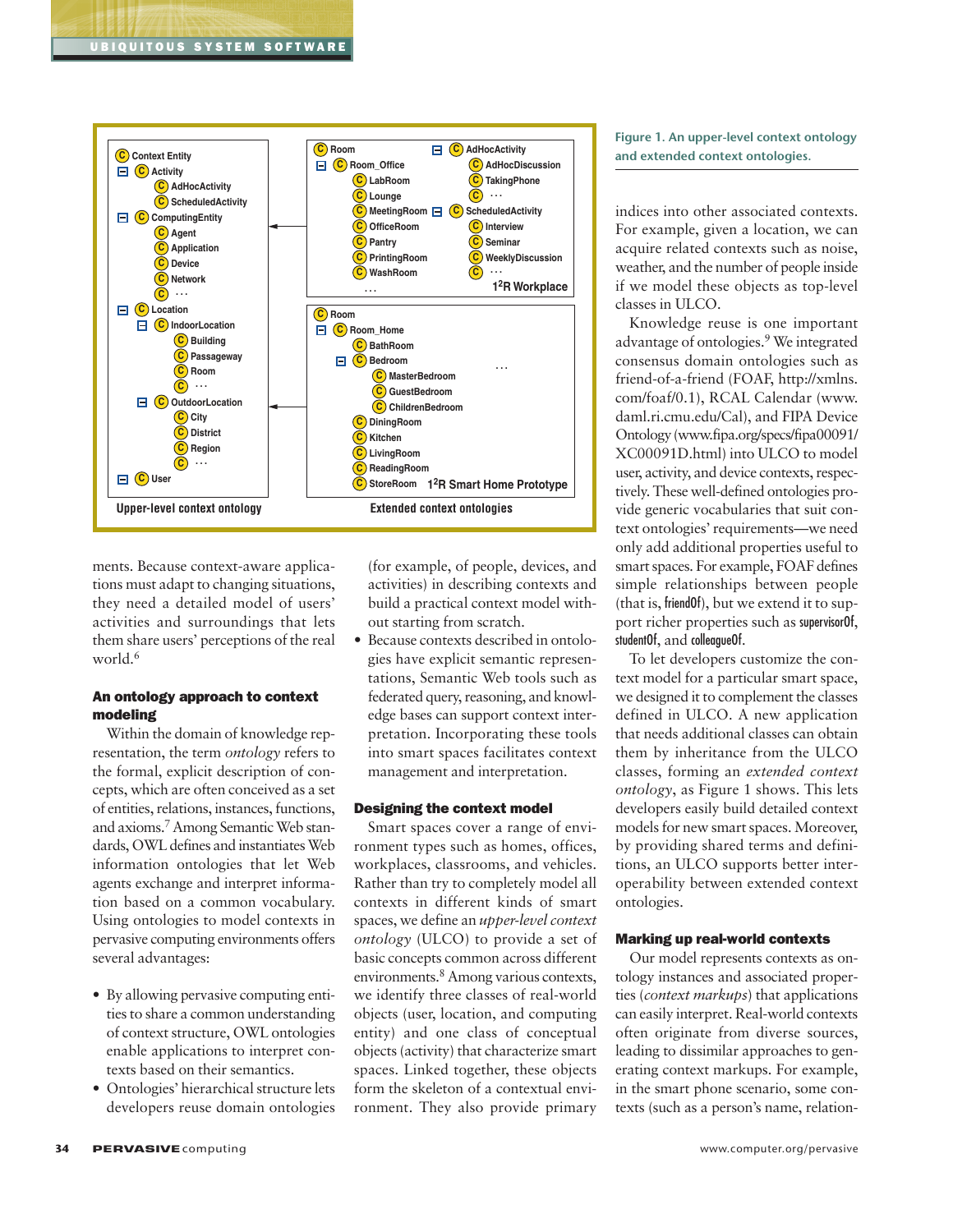# **Figure 2. The Semantic Space context infrastructure.**

ships, and scheduled seminar time) have relatively slow change rates, and users often supply the information. Users also usually generate markups of these contexts. Our JavaScript application lets users create online profiles based on the ontology class User. The following example shows the context markup that describes RossGeller. (Throughout the article, we assume www.i2r.a-star.edu.sg/SemanticSpace# as the default base namespace.)

<User rdf:about="RossGeller"> <name>Ross Geller</name> <mbox>ross@i2r.a-star.edu.sg</mbox> <homepage rdf:resource="www.i2r. a-star.edu.sg/~ross"/> <office rdf:resource="#Room209"/> <officePhone>1234</officePhone> <mobilePhone>6789</mobilePhone> <supervisorOfrdf:resource= "#JoeyTribbiani"/> <! —More properties not shown in this example—> </User>

Hardware and software sources usually provide other contexts such as location, current time, noise level, or door status. Automated programs must mark up these contexts because they change frequently. Consider the RFID (radio frequency identification) indoor location system that tracks users' location by detecting the presence of body-worn tags. When Ross Geller enters Room 209, the RFID sensor detects his presence and composes the following context markup:

# <User rdf:about="#RossGeller"> <locatedIn rdf:about="#Room209"/> </User>

Each OWL instance has a unique URI, and context markups can link to external definitions through these URIs. For example, the URI www.i2r.a-star.edu.sg/ SemanticSpace#RossGeller refers to the user we just defined, and the URI www.i2r.a-star.edu.sg/



SemanticSpace#Room209 refers to a specific room defined elsewhere in the system.

# The Semantic Space infrastructure

By representing contexts as easily interpreted semantic markups, the Semantic Space context infrastructure lets applications retrieve contexts using declarative queries and supports the inference of higher-level contexts from basic contexts. One such infrastructure is maintained in each smart space, which the physical space often bounds in a nonrestrictive way. For example, we can join two or more rooms to form a smart space or split a single room into multiple smart spaces.

The context infrastructure consists of several collaborating components: wrappers, an aggregator, a knowledge base, a query engine, and a reasoner (see Figure 2).

#### Context wrappers

Context wrappers obtain raw context information from various sources such as hardware sensors and software programs and transform them into context markups. Some context wrappers, including the location context wrapper, the environment context wrapper (which

gathers environmental information such as temperature, noise, and light from embedded sensors), and the door status context wrapper (which reports the open or closed status of doors in each room), work with the hardware sensors deployed in our prototypical smart space. Software-based context wrappers include the activity context wrapper, which extracts schedule information from Outlook Web Access; the device context wrapper, which monitors the status of different networked devices (such as voice over IP or mobile phones); the application context wrapper, which monitors the status (idle, busy, closed) of applications such as JBuilder, Microsoft Word, and RealPlayer from their CPU usage; and the weather context wrapper, which periodically queries a Weather Web Service (www.xmethods.com) to gather local weather information.

All context wrappers are self-configuring components that support a unified interface for acquiring contexts from sensors and providing context markups to consumers (applications and the context aggregator). We implemented these wrappers as Universal Plug and Play (www.upnp.org) services that can dynamically join a smart space, obtain IP addresses, and multicast their presence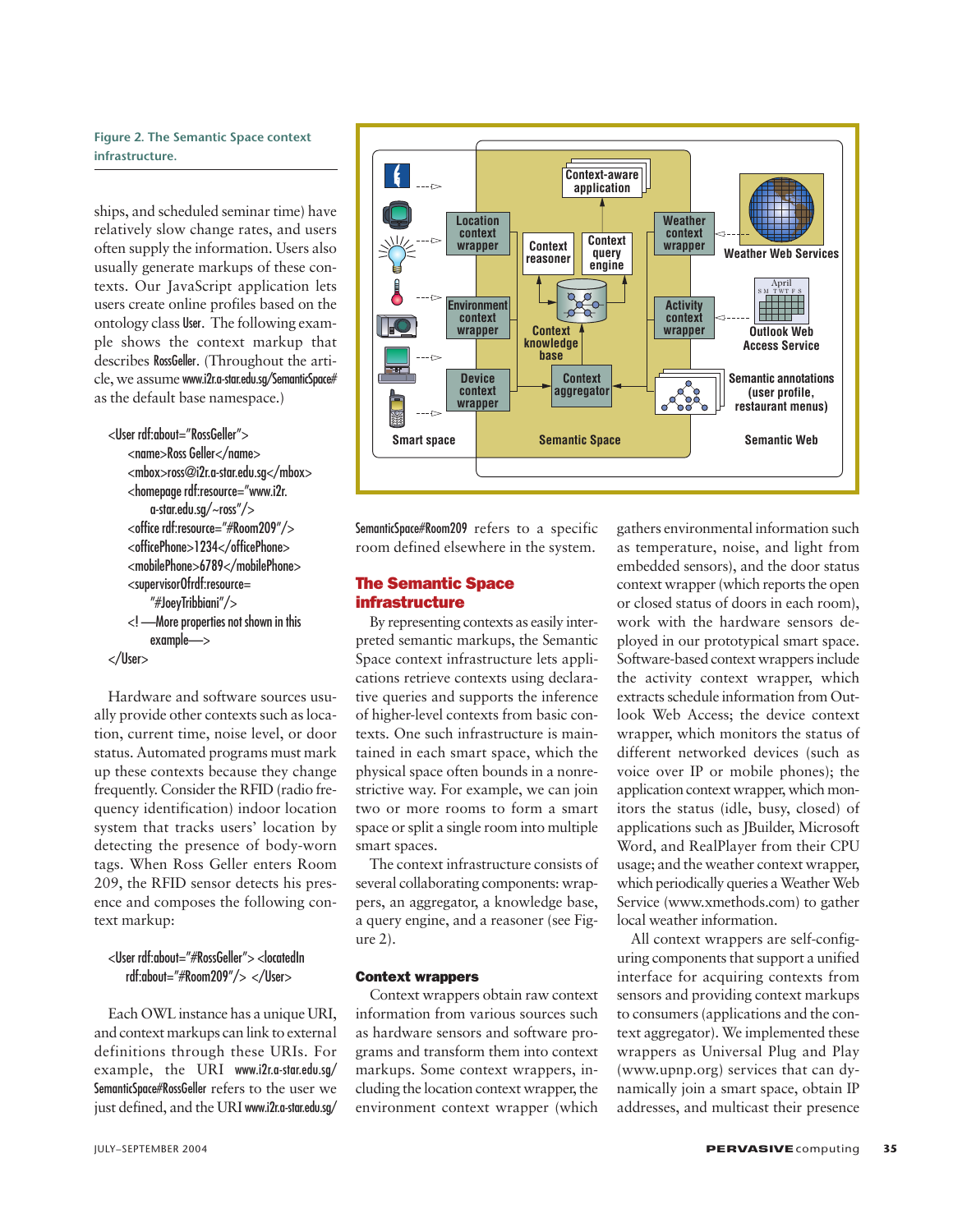type(?user, User), type(?event, Meeting), location(?event, ?room), locatedIn(?user, ?room), startDateTime(?event, ?t1), endDateTime(?event, ?t2), lessThan(?t1, currentDateTime()), greaterThan(?t2, currentDateTime()) =>situation(?user, AtMeeting)

type(?user, User), type(?phone, Phone), owner(?phone, ?user), status(?phone, ?busy) =>situation(?user, TakingPhoneCall)

type(?user, User), type(?app, MicrosoftWord), registeredUser(?app, ?user), status(?app, ?busy) =>situation(?user, AtWriting)

type(?user, User), type(?app, JBuilder), registeredUser(?app, ?user), status(?app, ?busy) =>situation(?user, AtProgramming)

type(?user, User), locatedIn(?user, I2RCanteen), greaterThan(currentTime(), 12:00:00), lessThan(currentTime(), 13:30:00) =>situation(?user, AtLunch)

type(?user, User), type(?room, Washroom), locatedIn(?user, Washroom) =>situation(?user, UsingWashroom)

type(?user, User), studentOf(?user, ?user2), office(?user2, ?room), locatedIn(?user, ?room), locatedIn(?user2, ?room), doorStatus(?room, closed), noiseLevel(?room, ?x), greaterThan(?x, 60) =>situation(?user, MeetingSupervisor)

for others to discover. Context wrappers use the UPnP general event notification architecture (GENA) to publish context changes as events to which consumers can subscribe.

#### Context aggregator

This component discovers context wrappers and gathers context markups from them. We implemented the context aggregator as a UPnP control point that inherits the capability to discover context wrappers and subscribe to context events. Once a new context wrapper is attached to the smart space, the context aggregator will discover it, register it in the service directory, and obtain context markups from it. It asserts gathered context markups into the context knowledge base, which it updates whenever a context event occurs.

#### Context knowledge base

Residing in each smart space, CKBs

provide persistent context knowledge storage. A CKB stores the extended context ontology for that particular space and the context markups that are given by users or gathered from context wrappers. The CKB links the context ontology and markups in a single semantic model and provides interfaces for the context query engine and context reasoner to manipulate correlated contexts.

Contexts in smart spaces display very high change rates, so the aggregator must regularly update the CKB with fresh contexts. The scope of contexts that the CKB manages also changes depending on the availability of wrappers. Developers can add a new wrapper to expand the scope of contexts in a smart space or remove an existing wrapper when the contexts it provides are no longer needed. The aggregator monitors the wrappers' availability and manages the scope of contexts in the CKB. When a context wrapper joins the smart space, the context aggre-

**Figure 3. Sample rules that infer a user's likely situation based on context, activity, location, and computing entity.**

gator adds the provided contexts to the CKB, and when the wrapper leaves, the aggregator deletes the contexts it supplied to avoid stale information.

#### Context query engine

The context query engine provides an abstract interface for applications to extract desired contexts from the CKB. To support expressive queries, we adopted the RDF Data Query Language<sup>10</sup> as the context query language. RDQL supports querying over semantic models based on triple (<subject, predicate, object>) patterns. This lets applications selectively access contexts using declarative statements. The following self-explanatory query statement asks, When will the ongoing seminar where Ross Geller is either an attendee or a speaker be over?

#### SELECT ?event, ?t2

WHERE (?event, <rdf:type>, <Seminar>), (?event, ?relation, <RossGeller>), (?event, <startDateTime>, ?t1), (?event, <endDateTime>, ?t2) AND (t1 < currentDateTime() && t2 > currentDaytime()) && (?relation <eq> <attendee> || ?relation <eq> <speaker>)

#### Context reasoner

This component infers abstract, higher-level contexts from basic sensed contexts. Semantic Space explicitly represents all contexts such that generalpurpose reasoning engines can directly process them, making it easy for developers to realize application-specific inferences simply by defining heuristic rules.

Application-specific rules might generate conflicting results, but the reasoner doesn't assert inferred contexts into the CKB, thus avoiding conflict in a single model. When the application needs certain higher-level contexts, it submits a set of rules to the context reasoner, which applies them to infer higher-level con-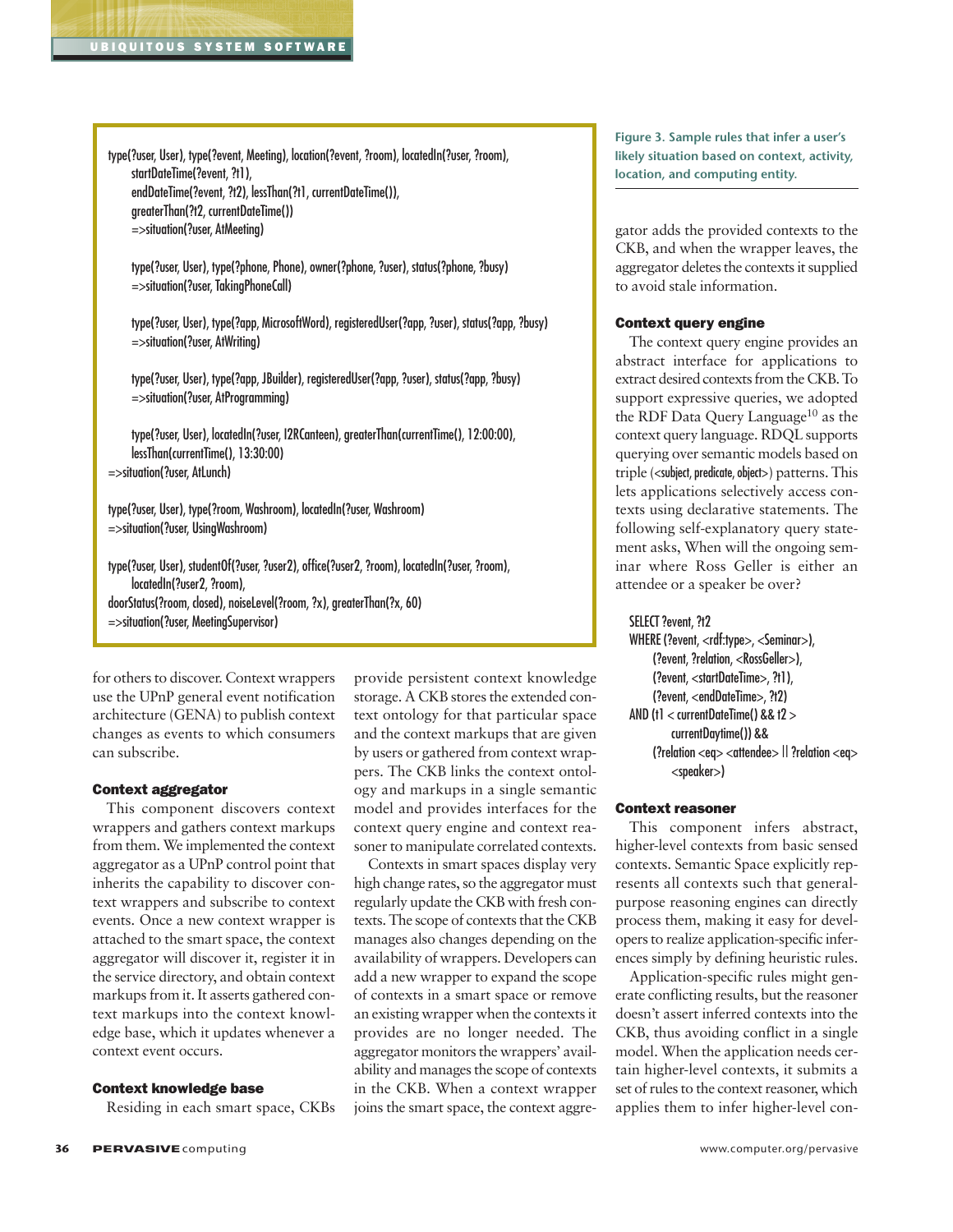**Figure 4. Building a prototype: (a) Networked sensors and devices; (b) the RFID indoor location system; and (c) a snapshot of SituAwarePhone, the GUI for configuring the response mode in each situation.**

texts on the application's behalf, then returns newly inferred contexts without storing them in the CKB.

Our current system uses the Jena2 generic rule engine<sup>11</sup> to perform forward-chaining reasoning over the CKB. Developers can write rules for a particular application based on its needs. For example, the rules in Figure 3, related to the original scenario we presented, infer a user's likely situation based on context (such as identity and relationships with others), activity (such as type and time interval), location (such as location, office location, and others at the same location), and computing entity (such as status and ownership). The first rule examines whether a given person is currently engaged in a meeting on the basis of location and schedule—if he's in the meeting location and the current time (returned by currentDateTime()) is within the meeting's scheduled interval, he's likely to be at the meeting.

## Implementation and evaluation

Using our workspace in the Institute for Infocomm Research (I2R) building as a test bed, we built a prototype of our context infrastructure. We defined the ULCO using OWL, based on which we developed an extended context ontology for our workplace. We implemented the CKB, context reasoner, and context query engine using the Jena2 Semantic Web Toolkit, and the discovery and event notification mechanism using Siemens UPnP SDK v1.01.

In addition to the general infrastructure, we provided context wrappers for sensing and markup of various contexts including location, schedule, temperature, noise, light, door status, device status, and application status. Figure 4a shows some of the networked sensors and devices we used to provide context



information. Figure 4b shows the indoor location system we developed using Ti-RFID Serial 2000.

Pervasive computing systems prove difficult to evaluate because they often stress new functionality and usability over pure performance. We believe our infrastructure's most important aspect is what it enables: representing contexts as semantic markups that applications can easily interpret, retrieving contexts using declarative queries, and supporting the inference of higher-level contexts from basic sensed contexts. Encapsulating these features into the API helps developers build applications that would otherwise be difficult to build.

We evaluated Semantic Space in two phases. First, we evaluated the infrastructure by building a real-world application using it. We then measured the resulting system's performance.

#### Application development

The widespread use of mobile phones raises social problems when, for example, phones ring during meetings or important conversations. Users often have to change phone settings according to their circumstances to avoid inappropriate usage. And frequent interactions with mobile phones impose significant user distractions. To solve this problem, we developed a context-aware application, Situ-AwarePhone (see Figure 4c), that adapts mobile phones to changing situations while minimizing user distractions.

As described earlier, when SituAware-

Phone receives an incoming call, it first infers the user's situation using a set of rules, then automatically adapts its response mode (for example, adjust volume, set vibration, schedule a call back, send message, or forward to voice mailbox). SituAwarePhone also queries the smart space for various contexts that help in adaptation. For example, it asks for the end time of the seminar the owner is engaged in to schedule a callback, or it takes account of the caller's identity and identities of other people in a conversation to decide whether to let the call interrupt it.

In a smart space, the context infrastructure supports the entire process of gathering contexts from sources, managing contexts using the knowledge base, handling application queries, and reasoning about contexts based on rules. The infrastructure's simple client-side API lets applications access its functionalities while hiding the complexity of underlying context processing. Applications can use the following API methods to deal with contexts:

# SemanticSpace(String ServerURL) throws InstantiationException; //Instantiate a client object of the context infrastructure

#### RDFModel

SemanticSpace.ContextQueryEngine(String Query) throws QueryException; //Query contexts from the context infrastructure

using the statement defined in Query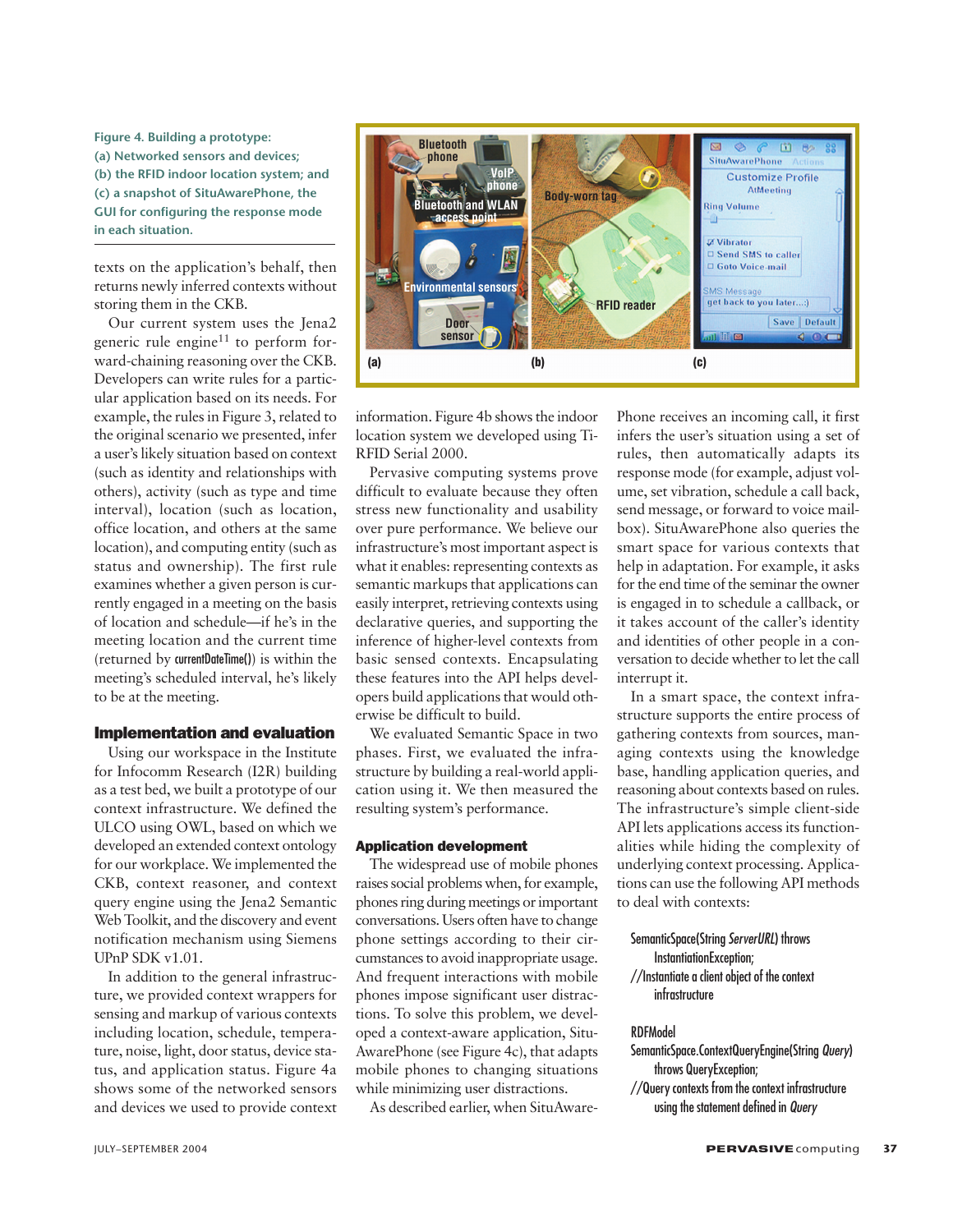

**Size of context knowledge base (number of triples)**

# RDFModel SemanticSpace.ContextReasoner(String RuleSet) throws ReasoningException //Request Context Reasoner to perform inference using the rules defined in RuleSet

UBIQUITOUS SYSTEM SOFTWARE

Using the client-side API, we built Situ-AwarePhone on top of the SonyEricsson P900 mobile phone (Figure 4c). The implementation amounts to approximately 800 lines of Java code, most of which deals with the MIDlet GUI and different response modes. Only about 20 lines of application-side code deal with contexts (to import libraries, issue queries, perform reasoning, parse returned models, and handle exceptions). This example shows how the context infrastructure can greatly ease the development of context-aware applications.

# **Performance**

**(b)**

We evaluated system performance by measuring context querying and reasoning response times on a 2.4-GHz Pentium 4 workstation with 1.0 Gbyte of RAM running Redhat 9.0. We used five context data sets to test the system's scalability. Among these, the one with 3,000 triples (or 600 OWL classes and instances) is the real data set used in our prototypical smart space, while the other four are synthetic data sets with unique classes and instances.

We used the complex query statement described earlier to measure contextquerying performance, varying the number of matched results from 1 to 10. Figure 5a shows the results—we expected the response time to be loosely proportional to the size of the context data set and the number of matched results, which the experiment corroborated. We then used four rule sets to test the context reasoner's performance, starting with SituAwarePhone's 10-rule set and using it to create others with increasing

## **Figure 5. Query performance (a) and reasoning performance (b).**

numbers of rules. The results (Figure 5b) show that rule-based reasoning is computationally intensive and the response time largely depends on the size of the data set and rule set applied.

As the smart space's scale increases, the reasoning response time will be human perceivable. However, our performance evaluation suggests that, in practice, rule-based context reasoning works for a useful set of pervasive computing applications. Taking SituAware-Phone as an example, before the mobile phone responses to an incoming call, it must reason about the callee's situation. Context reasoning causes a perceivable delay (about one second), which sometimes matters to users. For example, the callee might wish to answer the call from his supervisor as soon as possible, and the caller always expects a quick response. But most of our invited evaluators, both as callers and callees, found SituAware-Phone's response time acceptable. We also believe the context infrastructure can support many applications (such as home control, meeting assistant, and city guide) in pervasive computing environments as long as their real-time requirements are not stringent.

EXTERN THE SPACE THE SURVENTIN CONTRACT CONTRACT CONTRACT CONTRACT CONTRACT CONTRACT OF THE SEMANTIC WEB THAT CONTRACT CONTRACT CONTRACT CONTRACT CONTRACT CONTRACT CONTRACT CONTRACT CONTRACT CONTRACT CONTRACT CONTRACT CONT emantic Space represents our early efforts to incorporate Semantic Web technologies into pervasive computing environhelped developers build smart spaces by providing support for explicit context representation, expressive context querying, and flexible context reasoning.

We envision several enhancements to our infrastructure. Currently, the smart space uses the local-area-network discovery protocol UPnP to dynamically locate and access context wrappers. In practical deployment, multiple smart spaces that belong to different users or parties with private contexts might share